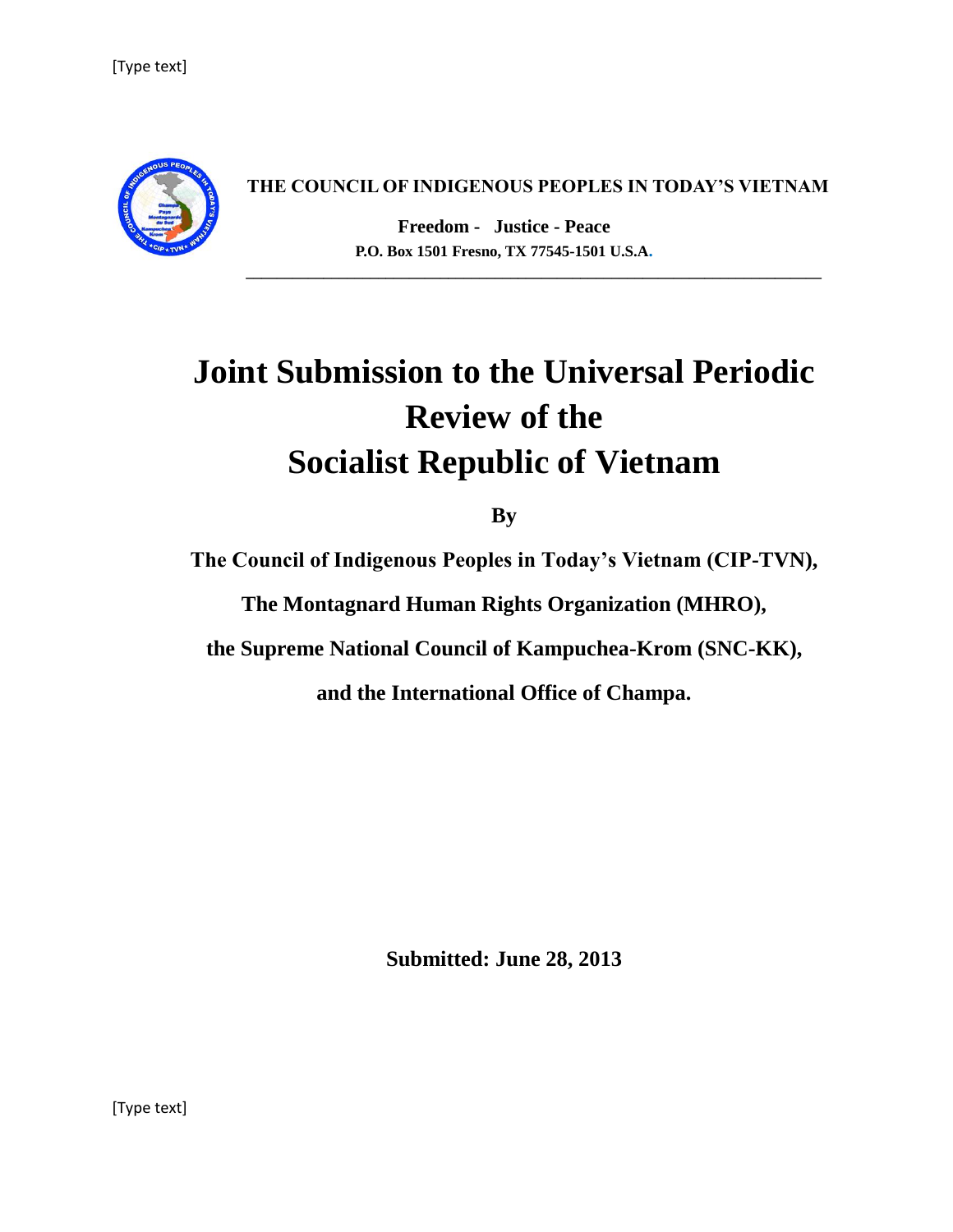- 1. The following report is submitted to the Universal Periodic Review to reflect the on-going concerns of the Montagnard, Cham and Khmer Krom indigenous peoples of today's Vietnam, along with the other indigenous nations whose territories have been exploited by the Vietnamese government. The Council of Indigenous Peoples in Today's Vietnam (hereafter referred to as the "Council" and/or "CIP-TVN") acknowledges and supports the reports from other indigenous NGOS submitted by the Khmers Kampuchea-Krom Federation, Inc. (KKF) and the Hmong National Development, Inc. which have also been submitted to the UPR.
- 2. The CIP-TVN members consist of 30 nations: Khmer-Krom, Cham, Bahnar, Bru, Chrao, Chru, Cua, Gar, Halang, Hre, Hroi, Jarai, Jarai Hadrung, Jarai Puan, Jeh, Katu, Kayong, Koho, Ma, Mnong, Monom, Pakoh, Phuong, Rglai, Rhade, Rolom, Rongao, Sedang, Stieng, Tau-Oi.
- 3. Pays Montagnards du Sud (PMS) literally means the Country of Mountaineers (Anak Cu Chiang) of South (Indochina)

## **Methodology and Consultation Process**

- 4. The following report compiles information from the Council, which consists of: the Montagnard Human Rights Organization (MHRO), the Supreme National Council of Kampuchea-Krom (SNC-KK), and the International Office of Champa. All organizations are U.S.-based human rights NGOs. The Council provided testimony to the United Nations CERDS in February 2012. The MHRO and SNC-KK have provided testimony to the U.S. Congress, the United Nations, UN CERDS and other UN Mechanisms for over two decades*.*
- 5. Documentation has been provided by: Tan Dara Thach of CIP -TVN; Khaleelah and Musa Porome of the International Office of Champa and CIP-TVN; Joseph Rees and Dr. Nguyen Dinh Thang of Boat People S.O.S.; and Rong Nay, Kay Reibold, and Anna Ksor Buonya, representing MHRO and CIP TVN. Other references include Human Rights Watch and news reports.

## **Background of the Council of Indigenous Peoples in Today's Vietnam**

- 6. The Council of Indigenous Peoples in Today's Vietnam (CIP-TVN) was officially formed in September 23, 2012. The date the first Joint Statement submitted to the UN Headquarters in Geneva was July 13, 2010.
- 7. **The CIP-TVN activities at the present time are to make all Council's members aware of their rights and to unite them within the context of the UN Declaration on the Rights of Indigenous Peoples. The CIP-TVN supports the Declaration and advocates for the implementation of the document. Therefore, translations of the UN Document into members' languages and printing and/or broadcasting them are the Council's immediate goals. Recognition of the Council's members as indigenous peoples by Vietnamese government is equally vital for the Council.**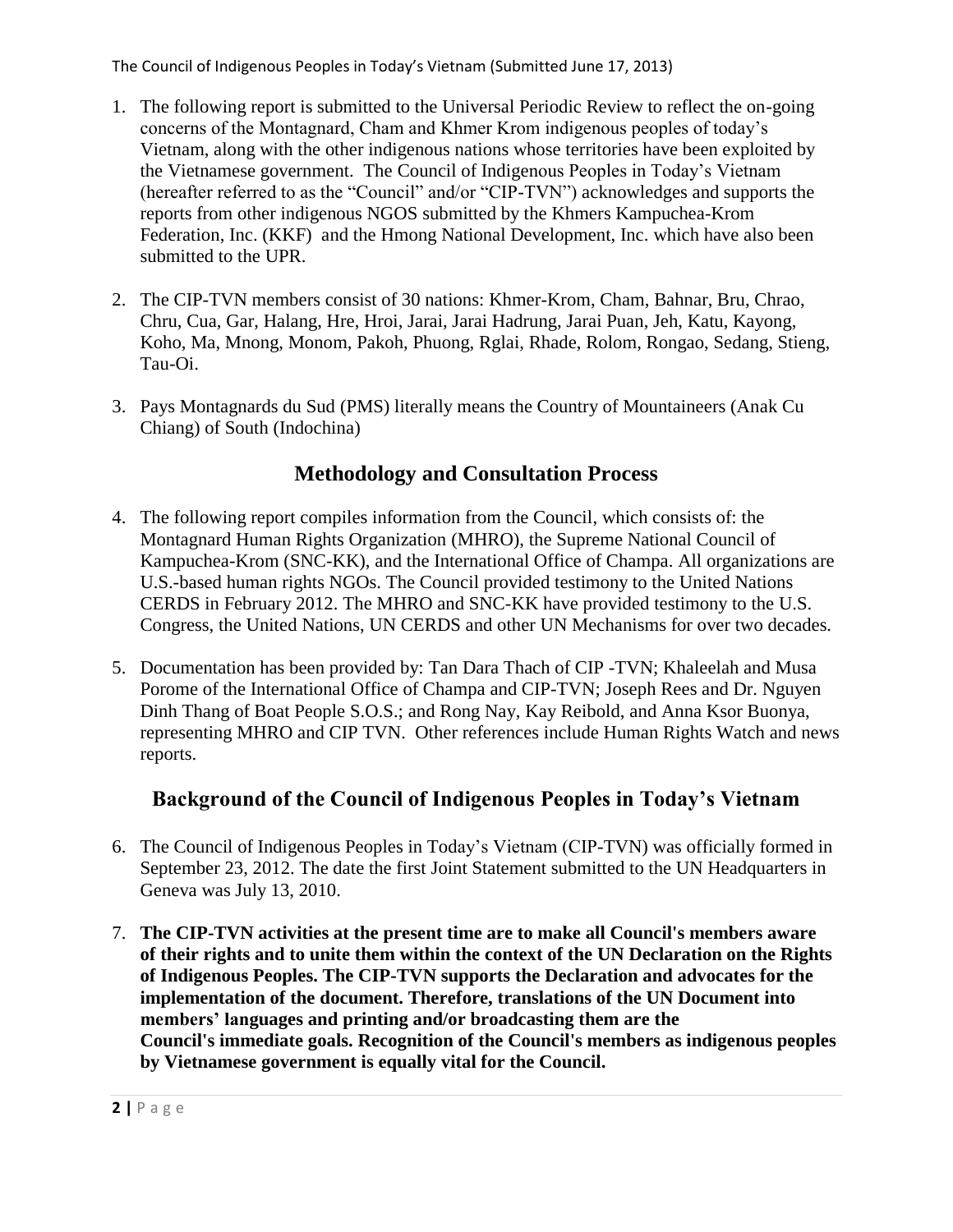8. **The CIP-TVN was formed to unite the shared vision and interests of all indigenous peoples of Vietnam and to support each nation in its vision. The Council was also formed to confront Vietnam in its denial of the existence of indigenous peoples and the rights of indigenous peoples on their own ancestral lands. The action was made by the Vietnamese government representative at the 3rd Session, UN EMRIP, Geneva, in July 2010 who denied that "indigenous peoples exist in Vietnam." The CIP-TVN is composed of 30 indigenous peoples in present day Vietnam, occupying from 17th parallel down to the south most point of Camau."**

### **Joint Statement of CIP-TVN**

- 9. We, Khmers-Krom, represented by the Supreme National Council of Kampuchea-Krom (SNC-KK); Chams, by the Council for Social and Cultural Development of Champa (CSCD-Champa); and the Montagnards, by the People's Congress of "Pays Montagnards du Sud"(PMS) met and unanimously adopted a political measure based on the UN Declaration on the Rights of Indigenous Peoples. This measure is intended to urgently find solutions to save our nations from the danger of total assimilation of our races which is being carried out by the present Vietnamese government.
- 10. As a result, a multiracial leadership organization was founded and named the "Council of Indigenous Peoples in Today's Vietnam" (CIP-TVN) with the specific mission, but not limited to, as follows:
- 11. "The Council endorses and advocates for helping implement the UN Declaration on the Rights of Indigenous Peoples, as mandated, in the colonized homelands of the Council's members. The Council not only recognizes and supports the political visions and aspirations of its members, but also champions its members to obtain the rights to self-determination and self-government for them as well. The Council equally honors the Khmer-Krom, and Montagnard people's visions for sovereign nation states as their ultimate goals: Kampuchea-Krom (former French Cochinchina) for the Khmer-Krom people; and former French "Pays Montagnards du Sud" for the Montagnard people. Historically, these territories have been colonized by Vietnamese colonial authorities: on Champa since 1832, Cochinchina 1949, and PMS 1954. With its mission, the Council has been empowered to:

A. Unite and mobilize all 30 indigenous peoples of the Council members within the colonized territories included in present day Vietnam, to do the following: a. Follow up with the United Nations on progress made in relation to the request submitted to the United Nations on July 13, 2010 in Geneva by the delegations of Khmer-Krom, Cham and the Montagnards during the 3rd Session of the UN Experts Mechanism on the Rights of Indigenous Peoples;

b. Combine all resources and efforts in order to bring awareness to the world about "injustices" and ethnic cleansing being imposed on our people by the present Government of Vietnam;

c. Educate our people about their rights as set forth in the UN Declaration;

- e. Redeem our rights to self-determination and self-government as set forth;
- f. Reclaim the rightful ownership of our ancestral lands in order to save our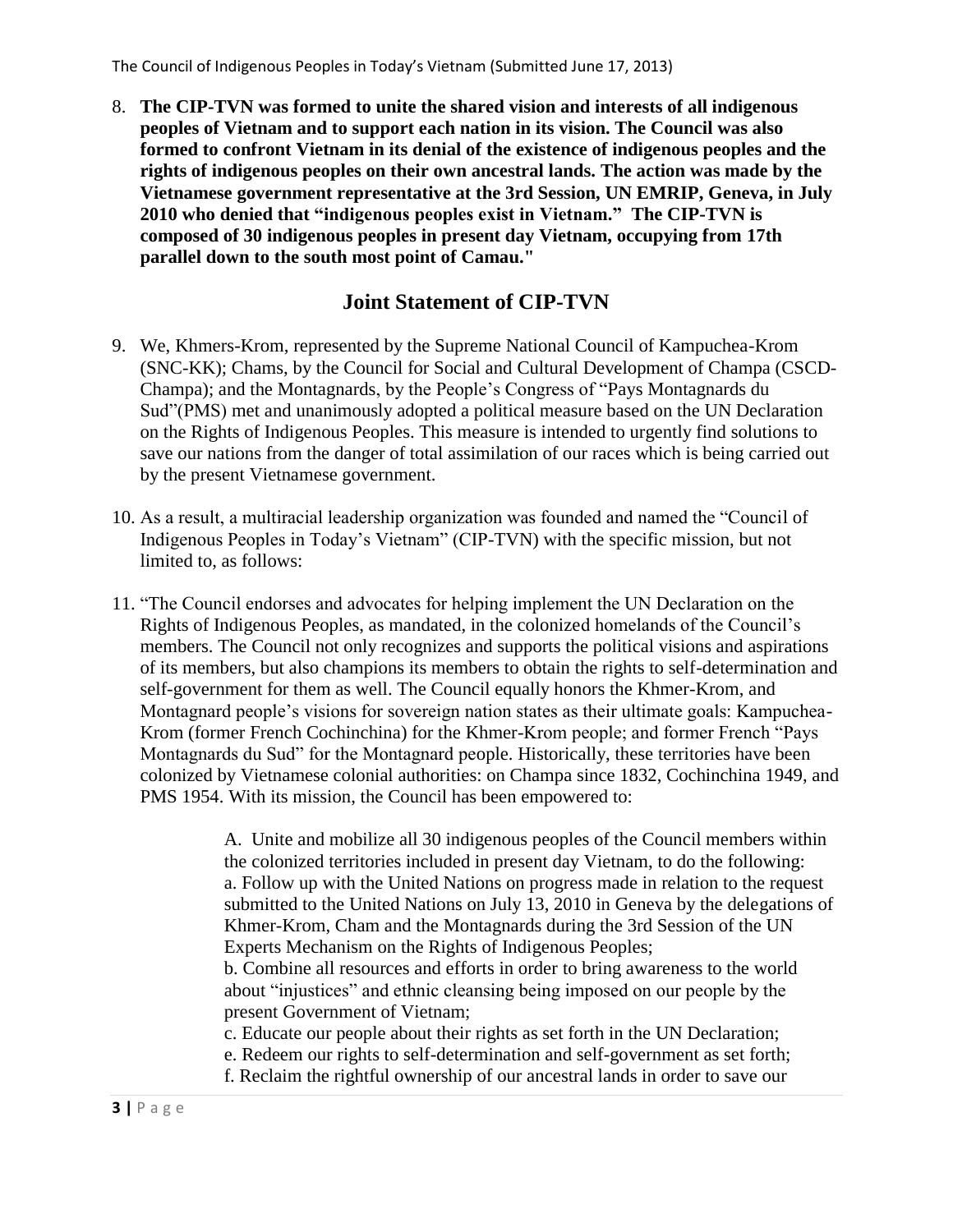nations from the present neo-colonialist Vietnamese, who nefariously plan to exterminate our races as well as our cultures, traditions, and languages (Article 8)

B. Require the Government of the Socialist Republic of Vietnam to comply with the United Nations Declaration on the Rights of Indigenous Peoples by: a. Recognizing us as "indigenous peoples" and start to implement the UN Declaration on the Rights of Indigenous Peoples in full as mandated; b. Withdrawing all its colonial military installations out of our ancestral homelands Kampuchea-Krom; Champa; and the "Pays Montagnards du Sud" (Central Highlands), as specified in Article 30; c. Stop mining our mineral resources such as oil, natural gas, bauxite as specified in Article 32; d. Stop deforesting our homelands, destroying our environment and wildlife (Article 29); e. Stop making illegal Vietnamese population transfer into our occupied homelands with malicious intentions to assimilate and/or exterminate our races (Article 8); f. Stop concocting accusations, false prosecutions, wrongful imprisonment, and terrorizing of our people.

- 12. This joint statement was signed in Greensboro, North Carolina, U.S.A. on the 23rd September of 2012.
- 13. It was signed and witnessed by Tan Dara Thach, President of SNC-KK; Andrew Tu, President of SCD-Champa, and Rong Nay, President of PC-PMS.
- 14. There are several issues of concern as identified in the CIP-TVN Joint Statement. This paper documents specific abuses of the Government of Vietnam towards indigenous peoples, focusing on a historical pattern of ethnic and racial discrimination and ongoing abuse since the last Universal Periodic Review.

#### **Ethnic Cleansing and Indigenous Peoples**

- 15. Vietnam was among the nations endorsing the "UN Declaration on the Rights of Indigenous Peoples", yet Vietnam has declared that there are "no indigenous peoples in Vietnam" and until today, no translation of the UN Declaration into Vietnamese or any indigenous languages has ever made by the Vietnamese authority. Few Vietnamese citizens, Vietnamese and indigenous peoples alike, know anything about the UN Declaration.
- 16. Among the 54 races living in Vietnam today there here are the 2 races of Vietnamese and Chinese peoples, and the rest are indigenous peoples living on their own ancestral lands, yet hardly able to move freely; these include Khmer-Krom, Cham and the Montagnards of the Central Highlands.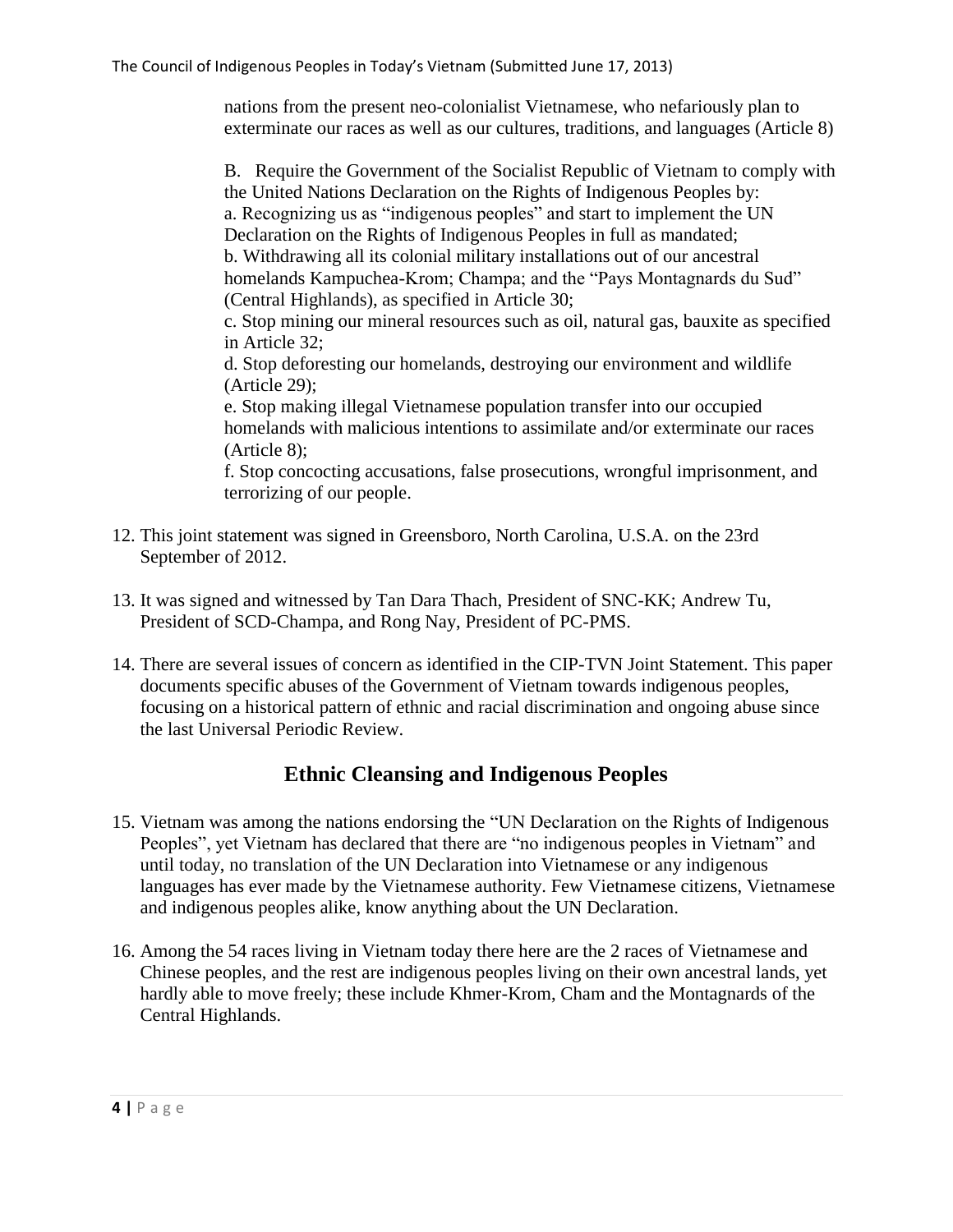- 17. Historically, the Vietnamese invaded Champa then made it An-Nam and flooded Kampuchea-Krom with the illegal population transfer during the French Cochinchina administration.
- 18. More than 1 million Khmer Krom live in southern Vietnam's lower Mekong delta region, which Cambodians sometimes call "Kampuchea Krom," or "Lower Cambodia." As Khmers, they are ethnically similar to most Cambodians, and are considered outsiders in Vietnam, where they face social persecution and strict religious controls.

## **Persecution of Montagnard Christians**

- 19. A report from Montagnard pastor Y Hin Nie, representing the Vietnam People's Christian Evangelical Fellowship (VPCEF) updated Spring 2009 reported the following: "From 2001 to 2009, the Vietnam People's Christian Evangelical Fellowship (VPCEF) has had a membership of over 1,000,000, with more than half of these persons belonging to a large number of unregistered Evangelical underground churches that often operate in members' homes, frequently in rural villages and indigenous peoples areas. They comprise the fastest growing religion in the country. There are approximately 250,000 followers in house churches made up of over 54 Montagnard tribal nations and languages in the Central Highlands of Vietnam including the Cham, Khmer Krom, Hmong and Kinh people in northern and western Vietnam.
- 20. The Hanoi government is holding over 300-400 Christian prisoners who have been under arrest since 2001.
- 21. The government pays \$40,000 Dong to anyone who will identify those Christians who come to houses of prayer. Once identified, the government will beat them.
- 22. On December 12, 2008, the Government of Vietnam destroyed a Hmong Christian Church which was built in 2007 and belonged to the ECVN.
- 23. On March 11, 2009, the Hanoi authority demolished the historical Ede Christian Church in Buon Ama Thuot, Daklak. This church was of extreme spiritual significance to the Montagnard Christians of the Central Highlands. The destruction of this historic Montagnard church is a painful and dramatic example of the Vietnamese Government's contempt towards its Montagnard indigenous peoples and the right to religious freedom.
- 24. On April 4, 2009, the Travinh authority and soldiers surrounded and harassed the House of Prayer at Tha la Village, Ngoc Bien sub-district, Tra cu district, Travinh Province during a Khmer Krom Church worship service by a Pastor named Diep Thi Phai. (This church is affiliated with UMCC/VPCEF).
- 25. One of the young men named Thach No, who was born in 1981, left the church for home. The Vietnamese soldiers and Cong An beat him, breaking his left leg and causing a bladder injury which resulted in his subsequent death. The government prohibited other Christians from coming to visit his parents' house and his funeral services.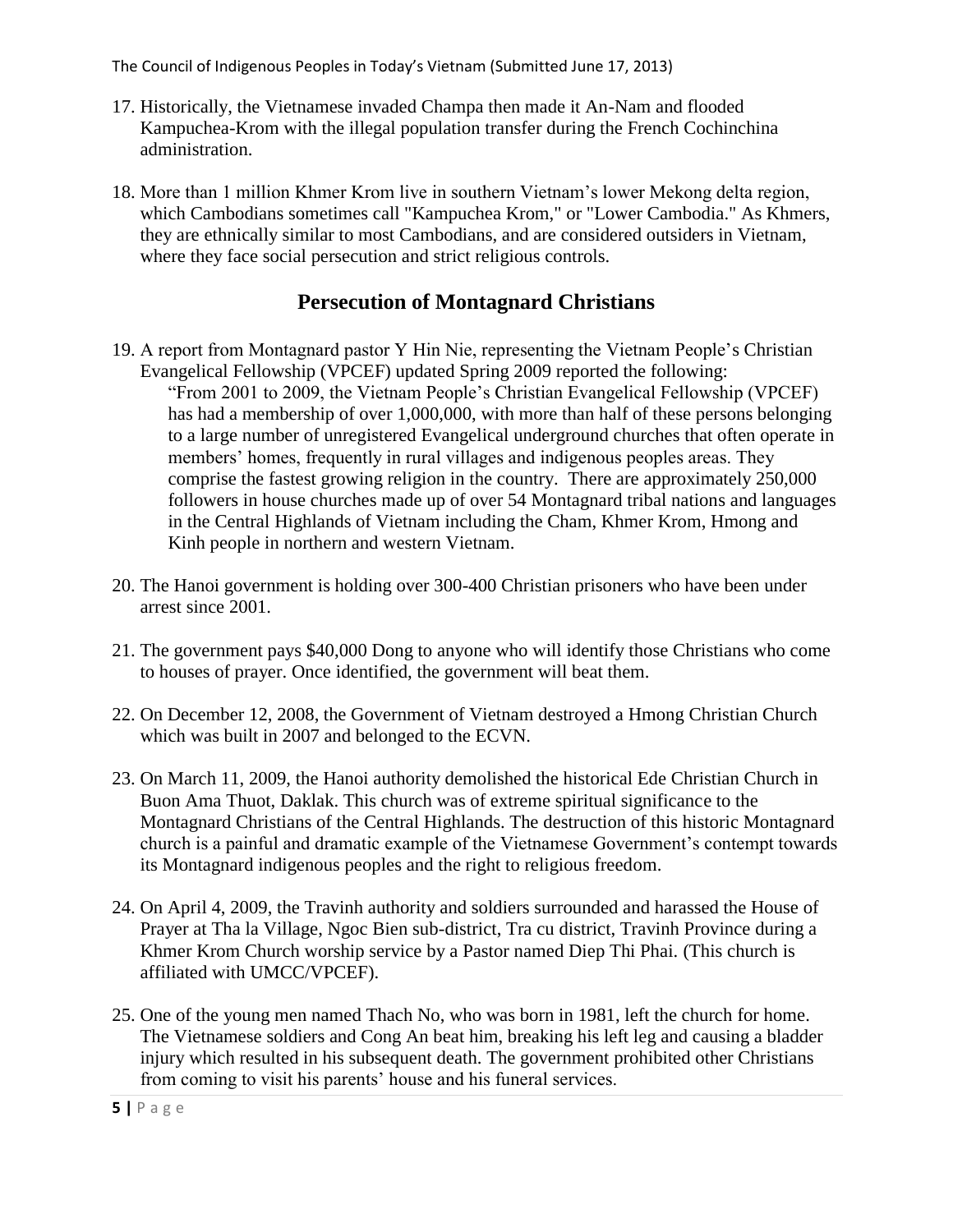#### **Other Incidents/Environment and Destruction of Indigenous Peoples' Ancestral Lands**

- 26. On April 12, 2009, Miss Rahlan H'Grup, Christian believer at Plei Wel, Cu Se, Pleiku (Jarai tribe) died from pesticide poisoning that was put into the river where Ms. Rahlan often went to bathe.
- 27. On April 14, 2009, Montagnard Christian believers expressed concern about the bauxiteuranium mining of the Chinese Company to open two aluminum extraction companies Tan Rai at Lam Dong Province and Nhan Co, Dak Nong Company. The bauxite company will force re-location of all Montagnard Njreng and Bunong tribes who are living at Nhon-co areas forcing them to move out. The locals will then destroy all tea plantations or farms belonging to the Jreng people at LamDong Tan Ray areas and at the Bunong tribes' farms.

### **Religious and Political Persecution of the Montagnards**

- 28. The following is an excerpt from the report submitted by human rights lawyer and former U.S. Ambassador Joseph Rees and Dr. Nguyen Dinh Thang of Boat People S.O.S. to the UNHCR, January 2010, which highlights the on-going persecution of Montagnard indigenous peoples.
- 29. The Boat People S.O.S. report authored by Rees and Dr. Thang describes that: "Human Rights Watch has published a detailed report in 2011 and 20l2 on the continuing religious persecution of Montagnards in the Central Highlands. Three Catholic Montagnard activists were arrested in March and about 15 Catholics were arrested in July, August, and September.
- 30. On August 21, 2012, Montagnard Catholics were in the midst of prayer when they were raided by the Vietnamese police.
- 31. In November of 2012, Vietnam police carried out a sweeping operation with about 1,000 soldiers, searching for Montagnard Catholics and found 6 people. The men were severely beaten. One man was tied to a cross, while everyone else had their hands and feet bound, and were placed around the cross. Police rounded up villagers and threatened them with the same punishment if they continued to carry out their religious beliefs."
- 32. In a news report June 7, 2013 In February, 2013, Montagnards sustained night-time attacks by "villagers with the hand of the government behind them" in Vietnam's Central Highlands. The attackers destroyed the homes and thousands of coffee plants of ethnic Sedang Christians. Eventually four families in Ngoc La village**,** Tumorong District, Kontum Province – 19 people in all – were forced to flee for their lives. They were taken in by the president of their Christian Mission Church, who lives in Kontum Province, where they remain to this day (see [Morning Star News,](http://morningstarnews.us6.list-manage.com/track/click?u=7ec6d7eb2533a90581f839110&id=573e1e3088&e=971c95c6b5) Feb. 26).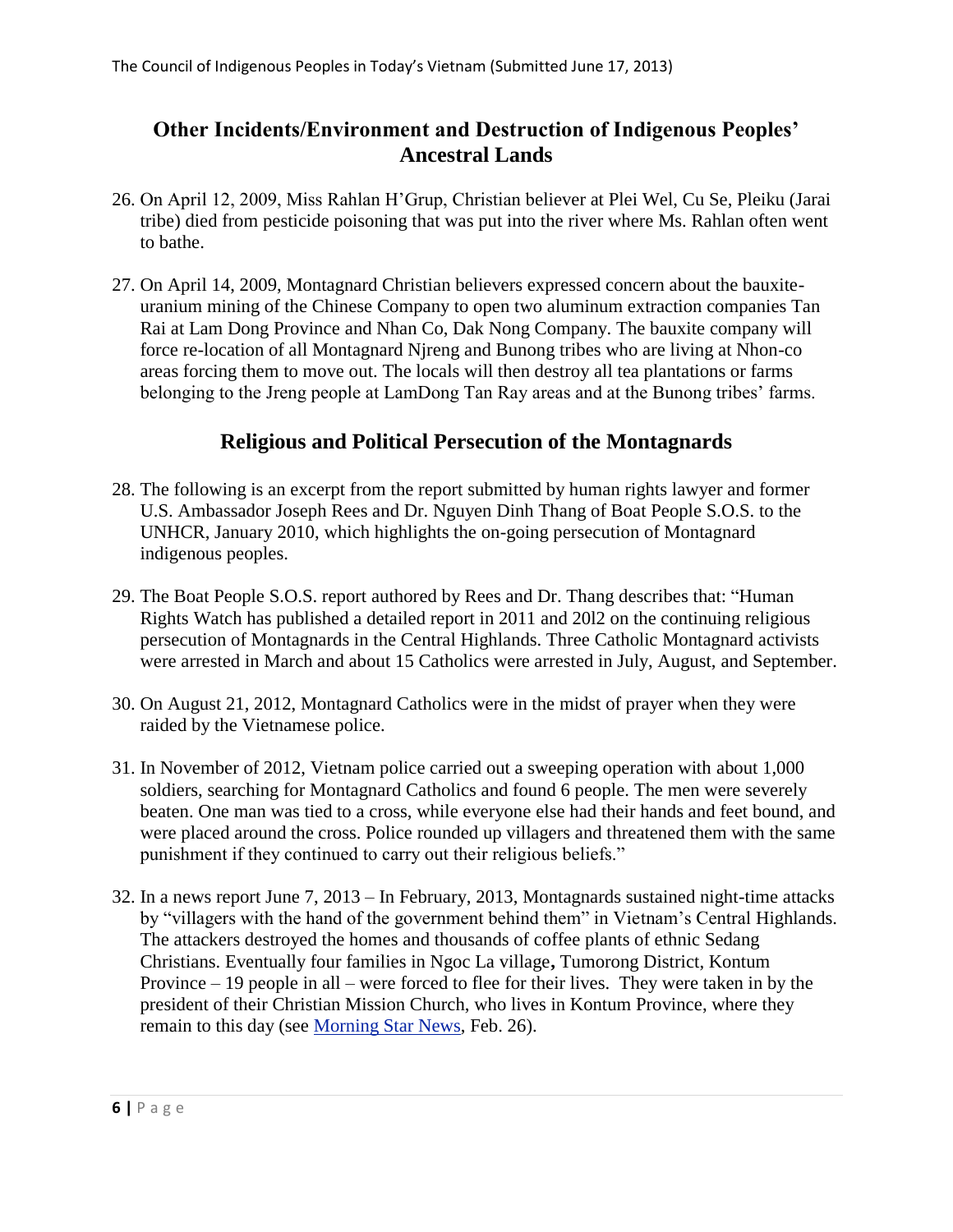- 33. In Gia Lai, Dak Nong Province, officials have been even more recalcitrant. On March 17, 38 year-old Mr.\_\_\_ was beaten to death in police custody. Loved ones provided detailed descriptions of the maltreatment the Christian leader received, including photos, in the widely publicized case (see [Morning Star News,](http://morningstarnews.us6.list-manage.com/track/click?u=7ec6d7eb2533a90581f839110&id=1507b1233f&e=971c95c6b5) April 9).
- 34. The day after the death, even as the battered corpse was returned to the family, police improbably pronounced it "a suicide by self-electrocution." This misinformation was later repeated by higher officials. Categorically denying the suicide explanation, family members submitted several urgent petitions, calling for an investigation and justice for the murderers.
- 35. Montagnards continue to face retaliation and persecution from the government for their political beliefs.
- 36. In a May 29, 2013 report from Vietnam, the Gia Lai provincial People's Court on May 28 opened a mobile trial for eight defendants, who were earlier prosecuted for "sabotaging the policy on solidarity" in accordance with Article 87 of the Criminal Code. received the shortest of the eight jail terms with 3 years' imprisonment, and the longest with 11 years.
- 37. According to the indictment presented by the Gia Lai provincial People's Procuracy, \_\_\_ started a rumor in 2002 that the Virgin Mary, or Virgin Pluk, appeared in Ha Mon, where a hydroelectricity plant was set to be built.
- 38. Y Gyin wanted local people to gather and pray at Ha Mon, to hinder Kon Tum province's plans to relocate local people to take the land to build the plant on.
- 39. The government of Vietnam routinely uses the excuse of FULRO to arrest Montagnards in the Central Highlands. In reality, any overseas Montagnard organization that promotes indigenous rights stresses peaceful expression of the principles outlined in the UN Declaration on the Rights of Indigenous Peoples which, the Government of Vietnam has endorsed.

## **Khmer Krom**

- 40. A report from the Khmer Krom Federation (KKF) is being submitted to the UPR. In addition, there is the following information:
- 41. The U.S.-based Human Rights Watch (HRW) has said the Khmer Krom face serious restrictions of freedom of expression, assembly, association, information, and movement in Vietnam. The Vietnamese government has banned Khmer Krom human rights publications and tightly controls the practice of Theravada Buddhism by the Khmer Krom, which sees the religion as a foundation of their distinct culture and ethnic identity.
- 42. In 2007, the Vietnamese government suppressed protests by over 200 ethnic Khmer Buddhist monks in Suc Trang who were calling for religious freedom and more Khmer-language education. On the other side of the border, the Khmer Krom who leave Vietnam for Cambodia remain one of the country's "most disenfranchised groups," HRW said.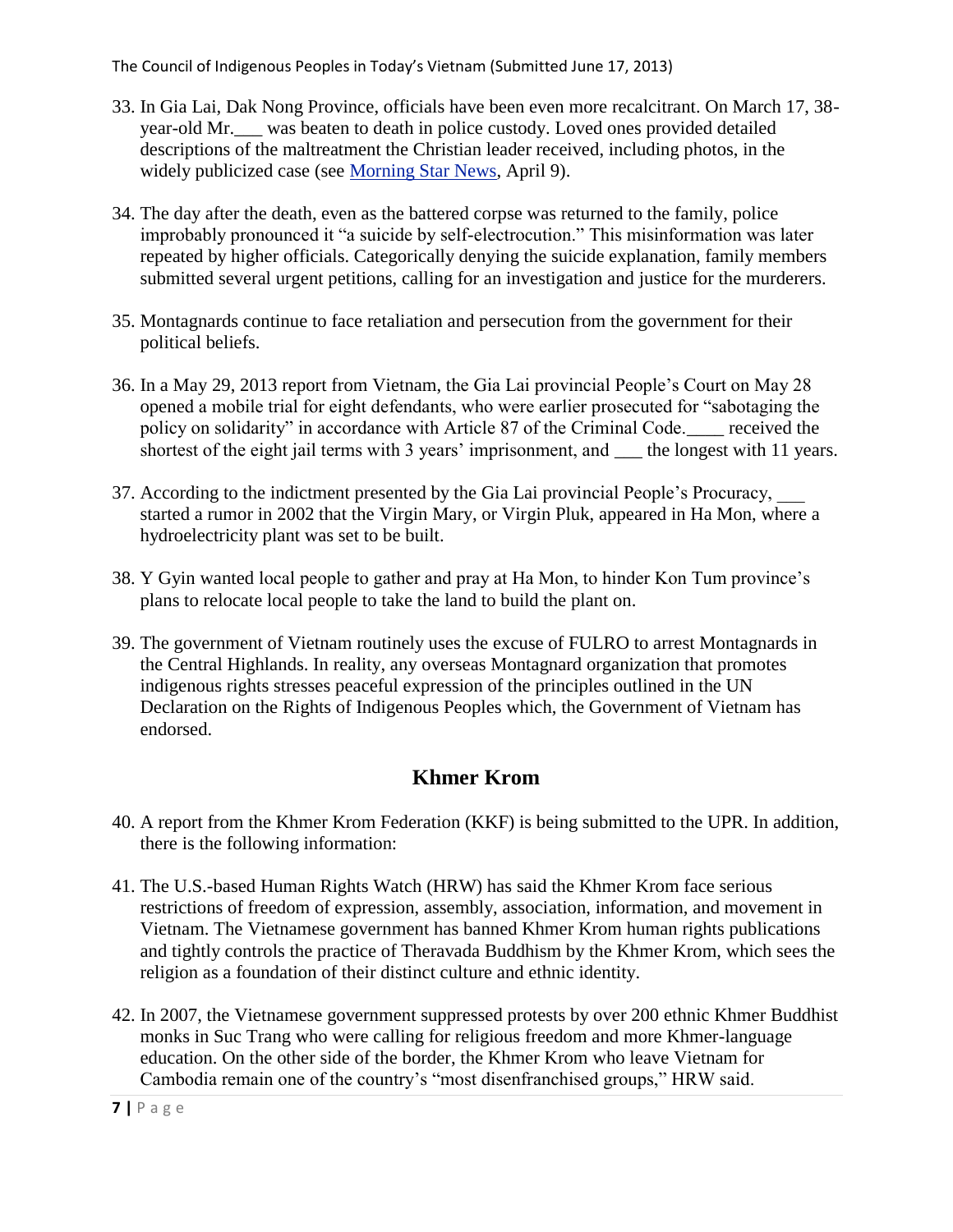## **The Cham Peoples and Religious Persecution**

- 43. The IOC is an organization that promotes the preservation of the Kingdom of Champa's history and culture. The Champa people are an indigenous group of people that have existed in Vietnam since the  $7<sup>th</sup>$  century. It remained in its glory days until its fall in the  $10<sup>th</sup>$  century to its northern neighbor, Dai Viet (present day Vietnam). In 1653, Champa became a vassal state of the Nguyen until, in 1832, Emperor Minh Menh annexed its remaining territories. This caused the erasure of the Kingdom of Champa from the map. Today all that remains of the Kingdom of Champa are its archaeological sites and the survivors of Emperor Minh Menh's ethnic cleansing policies.
- 44. After 1975, when Saigon fell to the communist government of North Vietnam, the Cham lost their farms, land and properties, because they were confiscated by the government. They have been prohibited to worship and practice their religions. Practicing Hindu Cham had several ancient temples that were used for worship, confiscated and converted into tourist destinations by the Vietnamese government for their own financial benefit, violating the Cham Hindu beliefs.
- 45. The Cham people are currently recognized by the Vietnamese government as minority group, even though they are indeed and in fact, indigenous. They meet all requirements by the UN standards and criteria, to be considered indigenous; however the Vietnamese government refuses to acknowledge this.
- 46. Recent human rights violations by the Vietnamese government against the Cham people:
- 47. In 2012, the local police used their power to bust into a local Mosque and took away a generator that provided electricity to over 40 families in the village of Chau Giang, and not long after that they came and kidnapped young village girls at their discretion to rape and sexually abuse them, eventually releasing them.
- 48. In 2012, farm land owned by 13 Cham families was confiscated. When they tried to stand up for their ownership, they were apprehended by the police and discarded in an undisclosed, remote location in the jungle.
- 49. In 2012, two young Cham college students on vacation took a walk from their village to the city and were stopped and beaten to death.
- 50. In March 2013, a poor Cham college student took out a loan for school, upon graduation he was unable to get a job and sought the help of staffing agency to place him in a position, so he could pay back his student loans. The agency had promised to staff him within weeks. After a few months, he was still unemployed, and when he approached the agency about a refund, they set him on fire, and he burned to death.
- 51. Cham people who have escaped Vietnam and have become U.S. citizens, have tried to return to their native land, of Vietnam to visit family and friends. Each time they return to Vietnam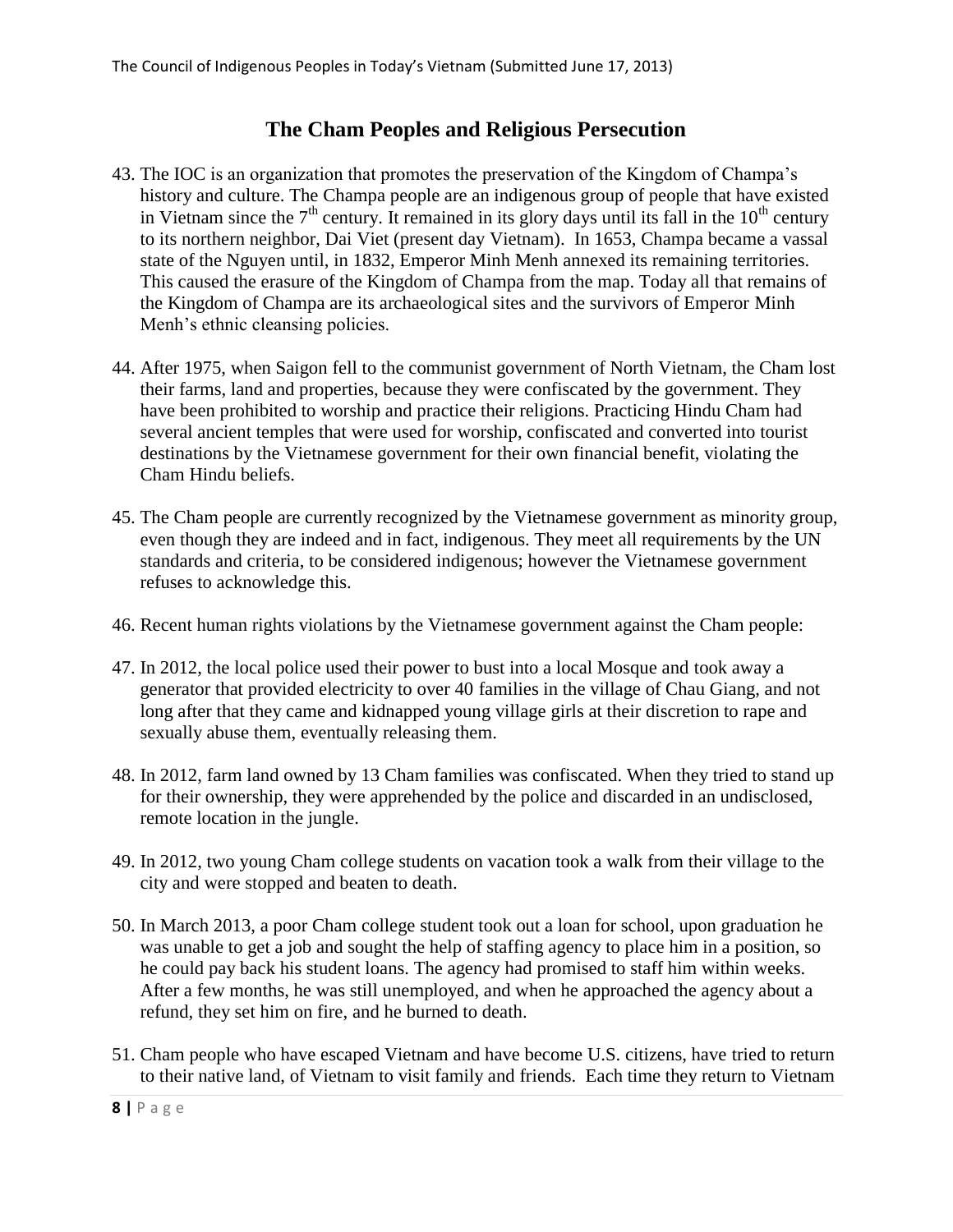they are discriminated against, harassed, and even imprisoned. Mr. \_\_\_\_ a Cham American, went to Vietnam in 1989 and was kept at a hotel for 5 days while being interrogated by police agents and was eventually deported out of the country. Mr. \_\_\_ Tu went to Vietnam in 2004, and was harassed and subjected to intimidation by Vietnamese secret agent over several days, and unable to visit his family. When Mrs. Man Jone tried to visit she was arrested and imprisoned under the accusations that she was trying to introduce a new religion to the community.

- 52. The Vietnamese government is currently building a nuclear power plant in a Cham village, with old and used technology from Japanese power plants. Many people have fought against it, including Vietnamese politicians and scientists, citing the long term adverse affects it would have on the local villages and eventually extended further into the major cities of Vietnam. People that have spoken out publicly or post anything on social media sites, are immediately approached by and harassed by the Vietnam government.
- 53. There are ancient Cham towers that still remain in these indigenous areas. These towers are currently being funded by UNESCO for upkeep and maintenance to benefit the tourism industry. These towers are highly visited by tourist all over the world. The profit received does not benefit any of the Cham people, nor the villages in which the towers exist. It is a direct violation of the terms of agreement for the UNESCO funding.
- 54. These are just a few of the incidences against the Cham people that have recently been relayed and documented. Many go undocumented because most people are in fear of their lives and their family's lives if they speak out and protest the wrongful actions of the government.

## **Prisoner Abuse of the Montagnards**

55. The Vietnam government continues to arrest, torture and jail Montagnard Christians. There are currently over 400 Montagnard Christians in prison for their religious or political beliefs. Between 2001 and 2004, over 400 Montagnard house churches were destroyed, and hundreds of Montagnard were arrested and imprisoned for their participation in demonstrations that objected to the policy of land confiscation and religious rights. Most of these house churches remain closed and practically all Montagnard prisoners remain in prison to this day. Montagnard Christians are often forced to renounce their faith, they are beaten, and many put in prison. Many suffer solitary confinement and torture.

## **Education and Development Assistance**

56. The government of Vietnam has obliged the Montagnard people to learn and use only the Vietnamese language, which is a national language. The Montagnard languages are used as unwritten languages or as a language that the government can monitor and more easily assimilate the Montagnard people. After 1975, the Hanoi Government confiscated all books in Montagnard language, burned them all and forced the Montagnard Indigenous Peoples to study Vietnamese and prohibited them from learning or speaking their own dialects. Today in the Central Highlands many Montagnard children and students only speak Vietnamese and gradually forget their own dialects.